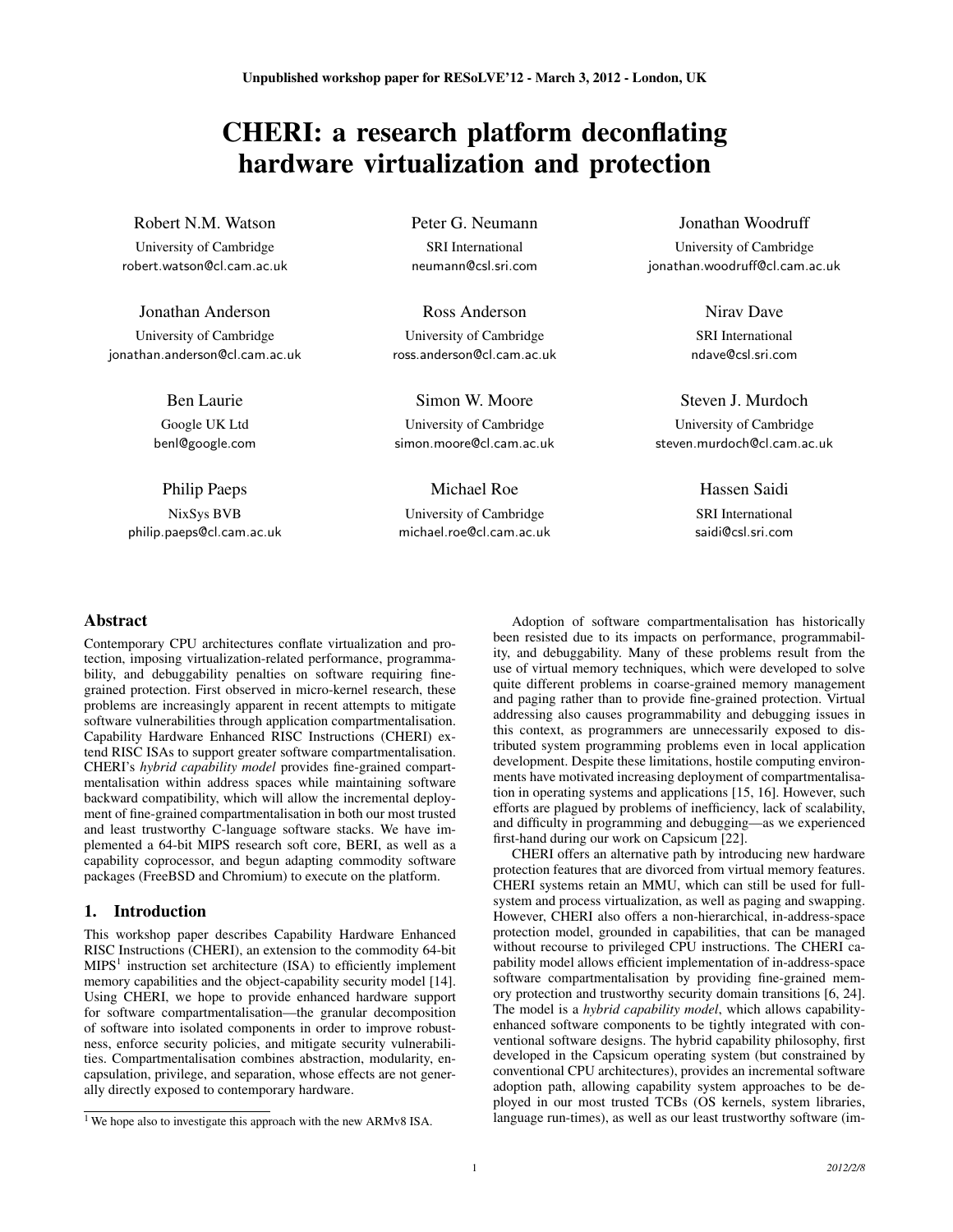age decompression and video CODECs), all invisibly to other code in the system [22]. For example, CHERI is able to transparently execute capability-hardened libraries within unmodified applications, as well as the converse: sandboxing legacy software libraries within capability-aware software.

This workshop paper presents our early work in order to seek feedback from the research community, and so adopts a didactic style investigating our motivations, methodology, and future plans. We begin by considering in greater detail the historic conflation of virtualization with protection in hardware, and how this interacts with protection goals in software. We then describe our research approach, which is concerned with whether protection features are better placed in hardware or software. We explore our current prototype implementation, including development of a generalised platform for research into the hardware-software interface and its specific adaptation to security research, as well as a demonstration of a hybrid operating system combining capability-aware and legacy code. Finally, we consider possible techniques for evaluating this research, future directions, and related work.

# 2. Background

Extensive research in operating systems, virtual machines, and programming languages over the last four decades reflects an increasing desire for fine-grained, high-performance protection in software, ranging from the Berkeley Packet Filter (BPF) to the Java programming language [7, 11]. Motivations for granular decomposition of software include the desire to improve robustness against software bugs, mitigation of software vulnerabilities, and implementation of fine-grained security policies—approaches whose success derives from the principle of least privilege [18]. Experience from 1990s micro-kernel research (e.g., Mach), and more recently in application software compartmentalisation, suggests that current hardware-based protection techniques impose significant obstacles to successful mapping of software compartmentalisation into virtual-memory-based process models [1, 3, 15, 22]. This has led to increased interest in software-based static and dynamic enforcement techniques, such as SFI and Google NativeClient, which side-step hardware primitives, supporting continuous enforcement without recourse to CPU memory management units (MMUs) [21, 27]. However, these techniques efficiently address only hierarchical protection models: untrusted domains make fast "system calls" to trusted domains, rather than non-hierarchical models, such as communication between mutually untrusting software components within the same application. Recent attempts to employ software-based protection in non-hierarchical TCB environments (such as LXFI [10]) have seen substantial (even prohibitive) overhead.

Our work is motivated by our own experiences with software compartmentalisation in Capsicum, where we experienced firsthand the limitations of system software compartmentalisation:

- OS-provided process isolation scales poorly in the presence of tightly coupled (but mutually suspicious) application components. Shared memory leads to poor MMU behavior due to translation look-aside buffer (TLB) entry aliasing and high TLB miss rates. CPU vendors have optimised for hierarchical security domain transition (i.e., system call performance) rather than non-hierarchical relationships (inter-process communication).
- Programmability suffers as a result of unnecessarily virtualizing software structure when using processes. Multi-process programming leads quickly to distributed systems bugs due to error-prone IPC and data replication issues. Multi-process designs also limit debuggability, as current debugging tools operate poorly on distributed programs.

While virtual-machine- and language-derived protection models (such as those in Java) have proven effective for some purposes, the continuing lack of scalable protection techniques for low-level, C-language software trusted computing bases (TCBs)—such as operating system kernels and language run-times—is concerning. In single-user computer systems, even web browsers and office suites become part of the TCB, and have resisted migration to safer languages. Performance concerns are often cited as the primary objections to migrating from C and C++, but multi-million LoC legacy code bases are also an important factor.

We believe that the need for fine-grained compartmentalisation is clear: lack of robustness and resilience to attacks causes our most trusted software components (operating system kernels, language run-times, web browsers) to be seriously untrustworthy. Providing fine-grained compartmentalisation technology that is immediately accessible and incrementally deployable—i.e., compatible with current legacy C-language code bases—in the system software space is critical, even if we believe that type-safe, managed languages and formal methods will provide a longer-term solution.

## 3. Approach

Capability Hardware Enhanced RISC Instructions (CHERI) extend conventional RISC instruction set architectures (ISAs) with finegrained protection independent of virtualization—i.e., from memory management units (MMUs). We draw on over forty years of architecture and security research into capability systems, starting with Multics [17] and CAP [24], and including PSOS [13], Hydra [26], Mach [1], Java [7], Joe-E [12], Eros [19], seL4 [8], and Capsicum<sup>2</sup> [22].

CHERI adopts Capsicum's *hybrid capability system* approach in order to blend conventional ISA compatibility with capability system functionality. This provides an incremental adoption path, allowing capability-oblivious conventional code to run both *around* and *within* capability-aware code. CHERI is deeply influenced by ideas from the programming language community, with obvious parallels between notions of hardware-supported typed objects and programming language-level versions of the same. The key design hypotheses in our work are:

- 1. Deconflating virtualization and protection will improve protection scalability, programmability, and debuggability.
- 2. Hardware protection features can directly support compartmentalisation of low-level TCBs, such as hypervisors, operating system kernels, and language run-times, to improve resistance to attacks—just as type-safe languages and higher-level language-based security features support high-level applications.
- 3. A hybrid capability model can capture both desired nonhierarchical security relationships and compatibility requirements to facilitate deployment with large existing code bases.
- 4. Retaining virtualization features in the presence of a capability model improves software compatibility, and also brings the recently explored benefits of full-system virtualisation to capability-based systems.
- 5. The judicious application of formal methods in hardware and low-level software design can provide a firm foundation for current and future systems.
- 6. Scientific exploration of protection features requires an experimental platform spanning hardware and software.

<sup>2</sup> Levy provides an excellent survey of capability-based systems; however, his work leaves off prior to later work emphasising micro-kernels and language run-time approaches [9].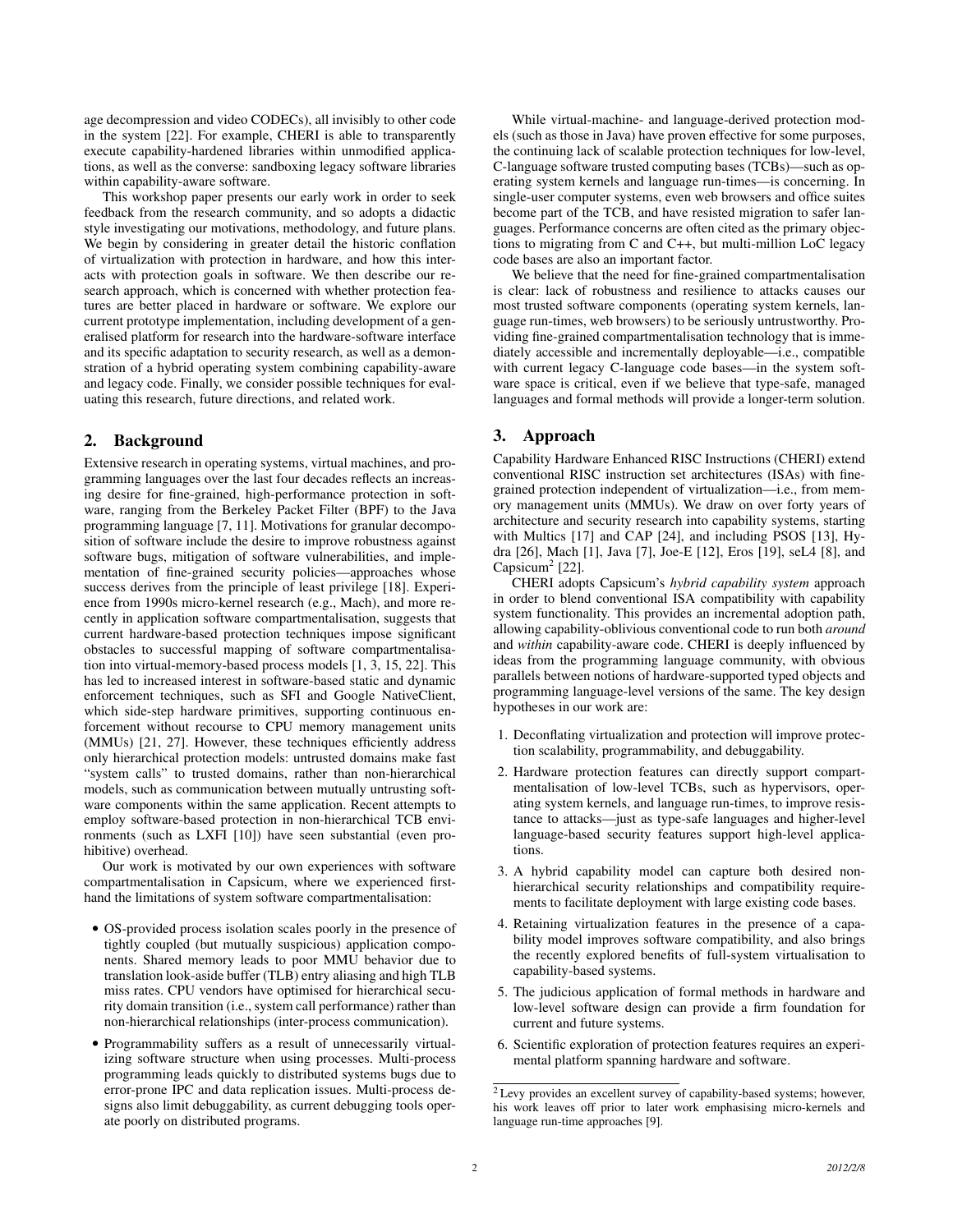Our hardware approach may be briefly summarised as differing from prior approaches in that it (a) adopts a RISC rather than microcode-centric philosophy, (b) occurs in the context of multithreaded and multi-core processor design, (c) reflects contemporary concerns about software risk, (d) is able to build on (and hence respond to) a massive open source OS, programming language, and application corpus, and (e) adopts a hybridised design targeting incremental adoption in the context of existing software systems.

#### 3.1 The capability system model

*Capabilities* are unforgeable tokens of authority that connote rights to underlying memory and objects. A *capability system* is one in which there is no *ambient authority*: rights of executing code are entirely captured by the set of capabilities explicitly delegated to it. The *object-capability security model* co-evolved with ideas about language type safety, object orientation, and particularly, encapsulation: access to private data associated with an object can be accessed only through invocation of its methods.

In a capability system, method invocation represents controlled security domain transition from caller to callee, and back—both parties may limit the sets of capabilities that flow in either direction, allowing both symmetric and asymmetric mistrust to be implemented. The mechanics of invocation vary dramatically by substrate, but fall into two general categories: an underlying messagepassing substrate (micro-kernels and distributed systems), or a secure local method invocation mechanism grounded in type safety (hardware architectures and language run-times).

## 3.2 The CHERI architecture

In order to implement a hybrid capability system based on a revised hardware-software model, we have made a number of design choices, in many cases transposing similar choices from Capsicum to hardware:

- 1. Capability models are local to address spaces, placing a focus on implementing fine-grained compartmentalisation within applications and programming language run-times.
- 2. A capability register file supplements the general-purpose register file by representing a security context's working set of memory and object rights.
- 3. Instructions manipulating capabilities preserve safety properties such as memory protection. Wherever possible, capability inspection and manipulation is performed using safe but unprivileged hardware instructions without recourse to a supervisor.
- 4. CHERI supplements, rather than replaces, the 64-bit MIPS ISA and memory model, in order to support existing hypervisors, operating systems, language run-times, and applications. MIPS ISA instructions implicitly indirect through capability registers, as does instruction fetch. Hybrid applications are therefore supported: capability-aware libraries can be transparently invoked by capability-oblivious applications, and capability-aware applications can sandbox capability-oblivious code.

Figures 1 and 2 illustrate the high-level CPU and software architectures for CHERI. CHERI introduces an additional capability coprocessor<sup>3</sup> along-side the current CPU pipeline, which transforms MIPS ISA-originated operations, and implements new capability coprocessor instructions, prior to memory management unit (MMU) translation from virtual to physical addresses.



Figure 1. Placement of the CHERI capability coprocessor with respect to conventional CPU design elements

CHERI capability registers can describe both *memory segments* (bounded regions of virtual address space with controlled access properties) and *object capabilities*, which provide, with assistance from the compiler and software run-time, transitions between mutually untrusting protection domains. A hardware context's instantaneous rights are defined by the set of capabilities held in its register file; a software thread's protection domain is therefore described by the transitive closure of capabilities in its register file, capabilities it can fetch directly or indirectly via those capabilities, and the further capabilities it can retrieve through calls to the supervisor or invocations of object capabilities it can obtain.

We anticipate that a single UNIX process will contain many threads, each potentially executing with their own protection domain. A *thread context switch* is a *security domain context switch* within the capability model, and *object capability invocation* can be implemented as a supervisor exception handler in software, a dedicated instruction, or as *inter-thread message passing*. We argue that this correspondence between thread contexts and object invocation (previously observed in software capability systems such as Mach and Java) is particularly important in the hardware context, where recent work in processor design has provided low-latency hardware message passing techniques.

CHERI employs *tagged memory*, which allows the capability coprocessor to ensure the integrity of capabilities stored to, and fetched from, general-purpose memory<sup>4</sup>. CHERI capabilities are 256 bits long, plus a one-bit tag indicating whether a particular 256 bit line contains a capability, leading to a 0.4% space overhead. Capabilities may be intermingled with other memory, allowing them to be inserted (for example) into C data structures, or pushed onto and popped off of the stack.

#### 3.2.1 Protection vs. virtualisation

CHERI's incremental adoptability goals require a clean composition not only between existing MIPS user applications and CHERIaware code, but also between the existing MMU-based protection model and the capability model. With these goals in mind, and with explicit hopes to apply capability-based techniques in OS kernels, language run-times, and web browsers, we have selected a composition that places capability evaluation before virtual address translation. As a result, capabilities are interpreted with respect to specific virtual address spaces; i.e., within, rather than between, UNIX processes. When memory fetches and stores are issued via memory capabilities, they are bounds-checked, and then transformed into ambient virtual addresses for processing by the MMU. Con-

<sup>&</sup>lt;sup>3</sup> In the parlance of MIPS, coprocessors are simply reserved portions of the ISA, and imply nothing about the implementation of packaging of additional logic. The MIPS ISA reserves coprocessor 0 for system control (configuration, MMU, and exception handling), and coprocessor 1 for floating point. We use the coprocessor 2 portion for the capability mechanism.

<sup>&</sup>lt;sup>4</sup> It is possible to imagine a version of CHERI in which tagged memory is unsupported, and instead memory segments either hold capabilities or data.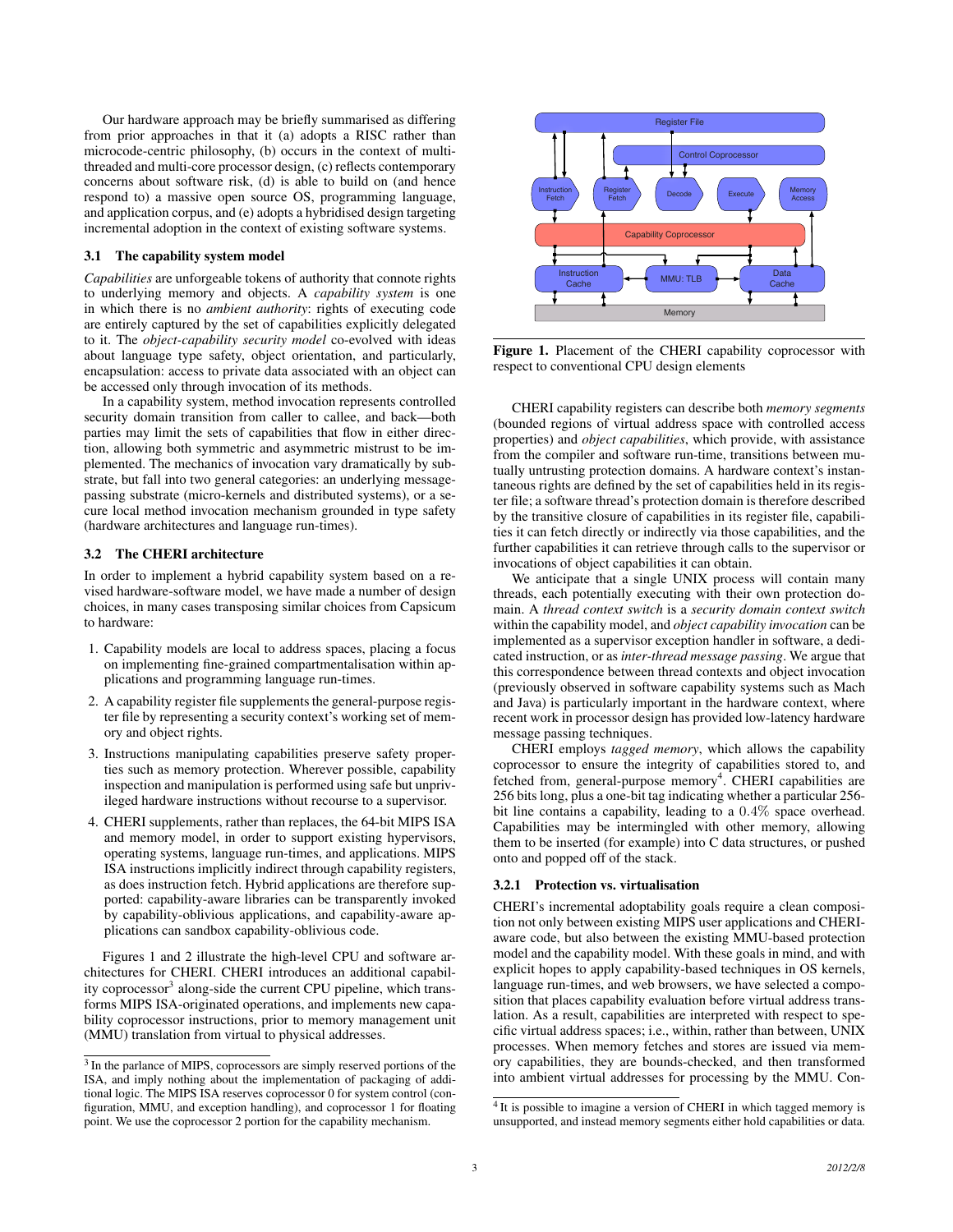

Figure 2. Before and after CHERI: a high-level system software architecture



Figure 3. Contents of a capability

ventional MIPS ISA fetches and stores are automatically indirected via *capability zero*, and CPU instruction fetches are indirected via the *program counter capability*. This allows capabilities to be used to relocate and constrain unmodified MIPS code.

# 3.2.2 Capabilities

Each CHERI capability is a structured 256-bit entity, as shown in Figure 3. Each capability contains an unsealed bit (u), access permissions (perms), object type (otype/eaddr), base virtual address (base), and length in bytes (length). perms bits include generalpurpose register fetch and store, object invocation and return, and capability register fetch and store. Capabilities may be held in capability coprocessor registers, or in tagged memory with 32-byte alignment. Programmers may reasonably think of capabilities as *fat pointers* referring to regions of memory or objects.

Memory capabilities have the u bit set, and describe a region of virtual address space and its protection properties using the perms, base, and length fields. General-purpose and capability registers may be fetched and stored via memory capabilities, subject to permissions and bounds. On a violation, an exception is triggered.

Object capabilities have the u (unsealed) bit cleared, and employ the perms, otype/eaddr, base, and length fields to describe a class and its instance data. Direct memory access to instance data is not permitted; instead, methods must be invoked using a special instruction. The otype/eaddr field allows the hardware to check, atomically, that an object and its class are linked; it may also be used for software type enforcement. However, hardware-level types should not be confused with language types, as they describe only the linkage between instance data and code to interpret it—there are no provisions for language-level concepts such as "inheritance", which are left to higher-level run-times.

Capability operations fall into several categories:

• manipulating capability registers, including copying fields to and from general-purpose registers,

- fetching and storing general-purpose and capability registers via a memory capability, and
- creating, invoking, and returning from object capabilities.

Instructions manipulating capabilities enforce a critical property: monotonically decreasing rights. Likewise, tagged memory prevents in-memory capabilities corrupted by accidental (or intentional) manipulation from being loaded into capability registers. Attempts to increase the rights on a capability, load a capability from non-capability memory, or improperly invoke a capability, lead to a hardware exception being thrown.

Object invocation is an operation for transitioning between two different protection domains, where the object capability reference held by the caller is a name for the callee. Callee instance data is unsealed during invocation, and may include additional capabilities to be used by the class. There are similar (but inverted) semantics for return. The compiler and linker must construct safe call and return code paths that not only save and restore rights, but also flush them appropriately in order to prevent undesired leaks of capabilities between caller and callee. We have spent a substantial amount of time exploring possible behaviours at object capability call and return, debating the split between hardware and software, whether or not to provide call-return semantics, and how the stack should behave.

## 3.3 Software models for capability use

CHERI supports a broad range of potential operational uses, from conventional hypervisor and OS designs to "pure" capability systems. However, its greatest strengths lie in the incremental deployment opportunities presented by its hybrid capability model. To this end, we have thus far investigated two software models:

- 1. Selective deployment of capabilities within a commodity code base: minimal changes to a commodity OS support applicationlayer use of capabilities, such as in the Chromium web browser.
- 2. Prototyping "pure" capability systems, which eschew MMU hardware, using capability features to sandbox capabilityoblivious library and application code.

An important aspect of the CHERI model is that it is efficiently virtualizable, unlike ring-based schemes. A capability system in ring 0 is almost identical to running capability-based code on top of a hybrid operating system.

## 3.3.1 Memory model

With CHERI, memory capabilities name and connote rights to virtual address space—an intimate intertwining of memory model and protection model that implies, as with many managed language run-times, that the memory allocator is part of the TCB. Further, the CHERI model is optimised for enforcement without additional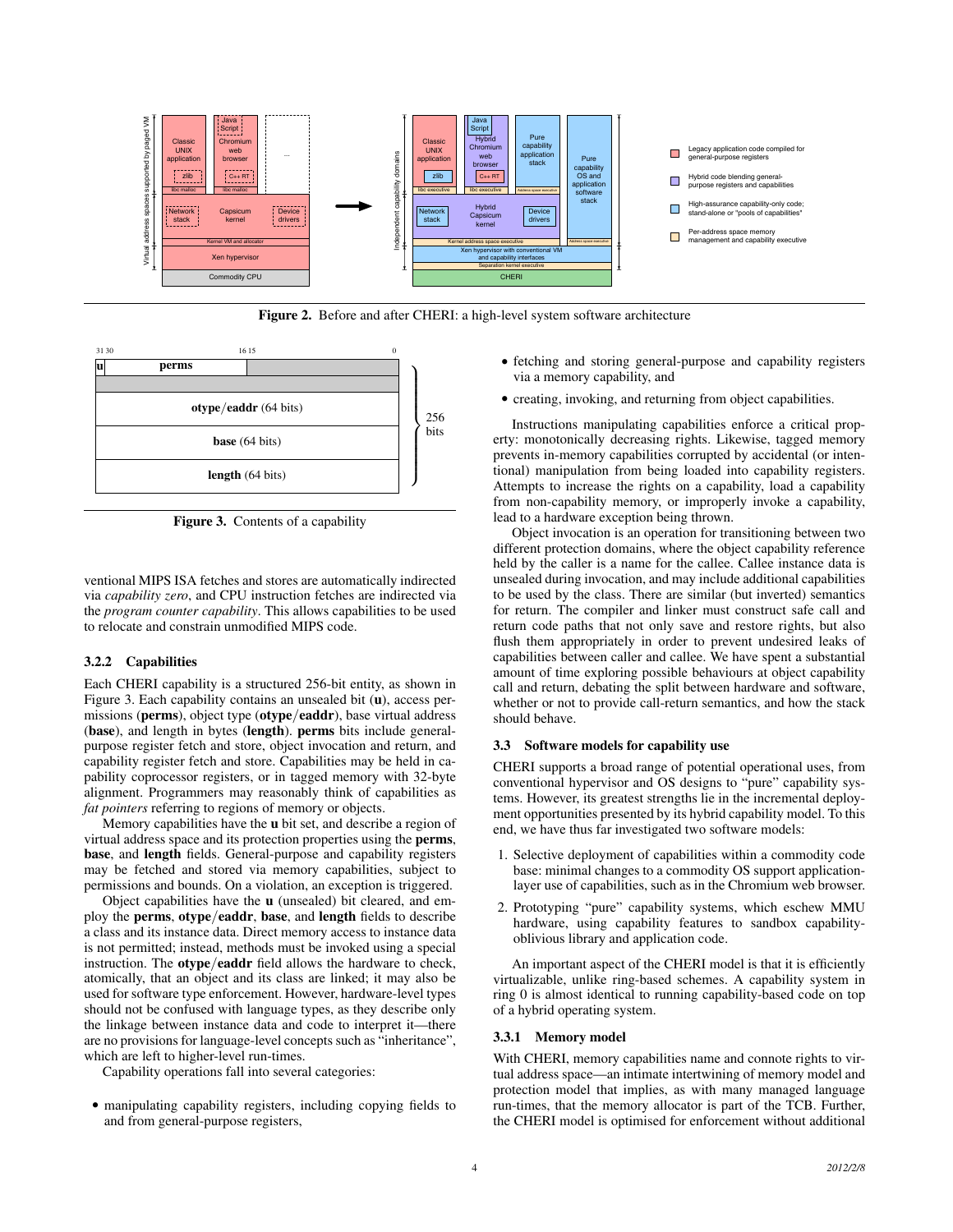memory indirection, and so contains no explicit support for revocation. We anticipate several software memory models being viable on CHERI, possibly even within a single address space:

- *Non-reuse of heap address space*. This model, proposed by Akritidis, relies on the effectively unbounded size of 64-bit address spaces<sup>5</sup>, and has demonstrated security benefits [2]. Conventional virtual memory techniques can be used to enforce eventual revocation, subject to granularity and book-keeping.
- *Garbage collection of heap address space*. While CHERI has not specifically been designed for garbage collection, it should be supportable. Certain further ISA additions, such as forwarding pointers, might improve GC efficiency.
- *Limited pointer flow control enforcement*. An *ephemeral* bit in the perms mask allows for limited (two-colour) information flow control, added in anticipation that it would be used to temporarily delegate capabilities when invoking untrusted object capabilities. For example, this feature might be used to temporarily delegate caller stack references, ensuring that references could not subsequently be used from an asynchronous context.

Distinguishing allocation of memory for code, heap, and stack will be important in providing compatibility with existing code. Fortunately, widespread use of segment-centric memory models on x86, well-supported by current compilers and tool chain, will provide some assistance.

## 3.3.2 Future of the memory management unit (MMU)

As suggested by our hybrid capability system goals, we hope to support a diverse set of software models. At the low end of the spectrum, we wish to run entirely unmodified applications. Software will have a strong expectations of conventional virtual memory behaviour, and we anticipate that low-level hypervisors and operating systems, even if capability-aware, will continue to support conventional OS and process models. Here, the MMU remains central.

Moving along the spectrum, we are interested in hybridised libraries and applications that might be embedded within capabilityunaware applications, and similarly, capability-based applications that sandbox capability-oblivious libraries. This model seems appropriate for application to our *most risky* software components, such as network stack packet processing and device drivers in the OS kernel, and data processing libraries (such as image decompression and video CODECs) in high-level applications such as web browsers and office suites. The MMU will continue to implement a process model, but with a decreased emphasis on protection. This should lead to greater virtual memory efficiency: use of the MMU to set up shared memory will be minimised, and page sizes will be able to grow due to avoidance of finer-grained protection.

At the high end of the spectrum, we anticipate code generation solely using CHERI instructions, with notions of ambient access to the address space entirely eliminated from most (or all) executing code. The TLB will retain three functions: enabling non-protection uses of virtual memory (e.g., swapping), revocation of portions of the virtual address space, and virtualised capability machines. TLB aliasing should rarely or never occur, and most page sizes should be extremely large, improving memory access performance.

#### 3.3.3 C language model

Source code and binary compatibility with existing C-language TCBs are key design goals for CHERI. We have formulated initial C bindings for capabilities, with the awareness that C currently omits language-level support for threads—a striking omission even without our thread-centric security model. We plan to define a capability-aware ABI and calling conventions, and allow data types to be annotated at a language level for code generation using memory capabilities. Arbitrary pointer arithmetic cannot be expressed on capabilities themselves, but can be expressed within a capability-named region of memory. We hope to use annotations along the lines of \_capability\_ to request use of memory capabilities, and \_ephemeral\_to specify ephemeral arguments.

We must then determine how to capture the notion of object capabilities within C. Other capability-esque, managed programming language run-times, such as Java and for CLR, have opted to align language-level object features with bytecode protection models. As C does not have language-level support for objects, we instead plan to make use of an explicit API for object invocation and return, although with compiler support in order to ensure appropriate interactions between language and hardware features.

## 4. Implementation

We are now beginning the second year of the CTSRD project, which includes BERI and CHERI. In this section, we discuss, our implementation work, and results, to date.

#### 4.1 Bluespec Experimental RISC Implementation (BERI)

In order to scientifically answer the question, "does protection belong in hardware or software", we first need a hardware research platform capable of expressing a variety of protection models. We also require an experimental software stack that captures the complexity of real-world compartmentalised applications spanning operating systems, programming languages, and applications. Open source software systems such as FreeBSD, Linux, X.org, Apache, Python, Chromium, OpenOffice, etc, offer realistic proving grounds for software experimentation. However, there is a clear gap with respect to experimental hardware platforms.

To this end, we have developed a Bluespec Experimental RISC Implementation (BERI)—a parameterisable 64-bit MIPS FPGA soft core. BERI has many of the attributes of a contemporary CPU design, including:

- A pipelined processor design with multiple levels of cache
- 64-bit MIPS ISA-compatible registers and full range of ALU, branch, and control instructions
- System control coprocessor including an MMU, exception handling, and multiple CPU protection rings

We have omitted certain features that do not pertain directly to this research, including 32-bit MIPS compatibility mode, littleendian mode, and a floating-point coprocessor. Whereas we have an immediate interest in multi-threaded and multi-core designs, we have not implemented superscalar features. This both reduces the complexity of our implementation, and reflects a trend in hardware design towards exposing parallelism explicitly through multithreading and vector instructions, rather than speculative execution.

Unlike existing research soft cores, BERI is implemented in Bluespec, a high-level hardware description language (HDL) based on Haskell [4]. In contrast traditional HDLs (such as Verilog and VHDL), Bluespec allows for typed modular abstraction and highly parameterisable designs, as well as easier design space exploration; among other features, Bluespec design specifications describe atomicity rather than timing properties of logic. As a result, we are able to easily change key parameters of the processor, and able add new features with (relative) ease. For example, we can experiment with different TLB sizes, introduce features such as multi-threading and hardware page table walking, add a capability coprocessor, or even omit the MMU entirely—all key experimental variables to explore the balance between hardware and software.

<sup>&</sup>lt;sup>5</sup> "[64 bits] ought to be enough for anyone."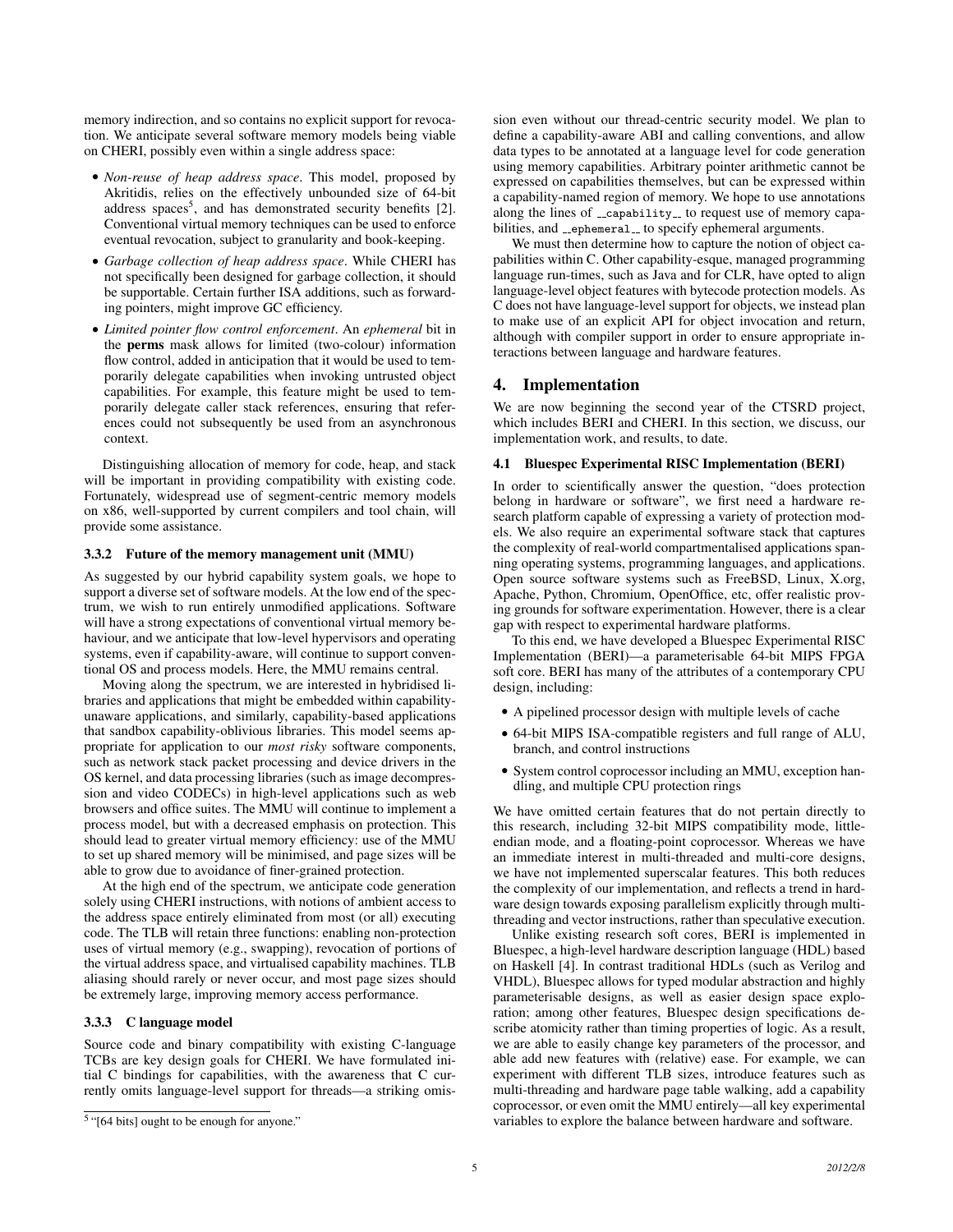

Figure 4. Deimos: demonstration operating system from Mars

We are able to run a significant quantity of 64-bit MIPS code, and are porting the FreeBSD operating system and Chromium web browser to provide a more complete experimentation platform. Strong support for open source software is key; we will merge any changes required in order to provide a long-term research platform upstream to FreeBSD. We plan to open source BERI in 2012; this will not only allow our experiments to be reproduced, but also facilitate hardware-software interface research elsewhere.

#### 4.2 The CHERI prototype

We have been quite successful in the development of a Bluespecbased research platform. We began with an experimental multithreaded MIPS system (MAMBA) developed by Gregory Chadwick, and have significantly fleshed out its functional completeness and correctness. We have pipelined the CPU, added a system control coprocessor, and developed an extensive test suite. The current prototype can be run in pure software simulation, or synthesised to two different Altera-based FPGA teaching boards, the Terasic DE-4 and tPad platforms.

We have implemented a prototype capability coprocessor, and extended the GNU assembler, gas, to support these features. We have not yet implemented tagged memory, nor hardwareaccelerated object capability invocation. MAMBA's multi-threading support has been temporarily removed during pipelining work, but we hope to restore this in the near future, at which point we will be able to investigate a variety of techniques for accelerating nonhierarchical protection domain transition.

#### 4.3 Deimos: demonstration operating system from Mars

In order to explore our ideas about hybrid capability models early in the project, we have constructed a prototype capability-based micro-kernel operating system, Deimos. Deimos uses the capability coprocessor (CP2) to implement sandboxing and delegation, rather than the MMU, exercising memory capabilities, exception handling, and a broad range of general-purpose MIPS features all within the CPU's kernel protection ring.

We have constructed a demonstration scenario based on the Terasic tPad. The demo executes in three protection domains: a fully privileged micro-kernel, and two sandboxes, one implementing a touch screen-based drawing application, and a second presenting independent image content to the user on another portion of the screen. Screen access is delegated to applications using memory capabilities for portions of a hardware frame buffer, illustrating the flexibility of the capability model. As shown in Figure 4, roughly 85% of demonstration code is general-purpose C code compiled using an unmodified MIPS gcc. The remainder consists of capabilityaware C source code using inline assembly.

This experiment has proven interesting in a number of ways— Deimos makes use of memory capabilities for the purposes of relocating capability-unaware MIPS code within a capability-aware operating system, exploring one of the more extreme ends of the hybrid OS spectrum. It also illustrates that delegation of shared memory resources, and even hardware resources, is straightforward using a capability mechanism. Without hardware support for tagged memory in our current Bluespec prototype (roughly 10,500 lines), we do not allow storing and loading capabilities in sandboxes; however, the OS saves and restores capability and general-purpose register state when switching, and OS system calls carry capability as well as general-purpose values using the CHERI ABI. In many ways, the Deimos software environment resembles what an inprocess environment might look like on a UNIX system running in a hybrid capability mode: a virtual address space containing both capability code with ambient authority, and unmodified MIPS code running in capability sandboxes, able to interact with other components across security boundaries with minimal hybrid shims.

#### 4.4 CheriBSD

We hope to use FreeBSD as a platform for larger-scale experiments in fine-grained compartmentalisation, both within the OS kernel (e.g., for device driver sandboxing), and within applications (e.g., within the Chromium web browser). As with conventional floatingpoint coprocessors, we anticipate that a small set of changes to detect use of the coprocessor, conditionally save/restore its state, and ensure a consistent execution environment for the kernel, will allow immediate userspace experimentation with capabilities while leaving the kernel otherwise unmodified.

We will then deploy capability support in low levels of the FreeBSD runtime linker and libc. We will define ELF and linker extensions necessary to set up appropriate linkage in and between capability-aware and capability-oblivious code, allowing experimentation with new protection features inside of critical code bases.

We anticipate a variety of interesting problems—not least how to handle the relationship between a conventional OS kernel and modified protection environment within processes it hosts. The question, "What code is allowed to perform a system call?" hints at the subtlety in even initial experiments. Another interesting question is how to safely and usefully handle exceptions in the presence of multiple protection domains.

## 5. Proposed evaluation techniques

With prototyping efforts still underway, evaluation of the CHERI approach remains premature. However, our early work in developing Deimos has proven begun to validate our hypothesis that a hybrid capability model may meet our short-term and long-term compatibility goals. In this section, we consider potential evaluation approaches that we hope to explore in the coming year.

#### 5.1 Viability of hybrid software models

Success of the CHERI approach will depend on providing software models that are easy to program to, optimise for, and debug. One key aspect of this is our hybrid design argument: if all current C code can be reused largely unmodified, then CHERI will prove at least as accessible as current systems. However, we presuppose that some change is necessary in order to allow programmers to declare software compartmentalisation properties—this is a known hard problem, and one of the motivations for CHERI.

Easy-to-use C language bindings will be critical; we do not anticipate achieving the simplicity of Java, in which substrate protection properties are derived directly from language-level properties.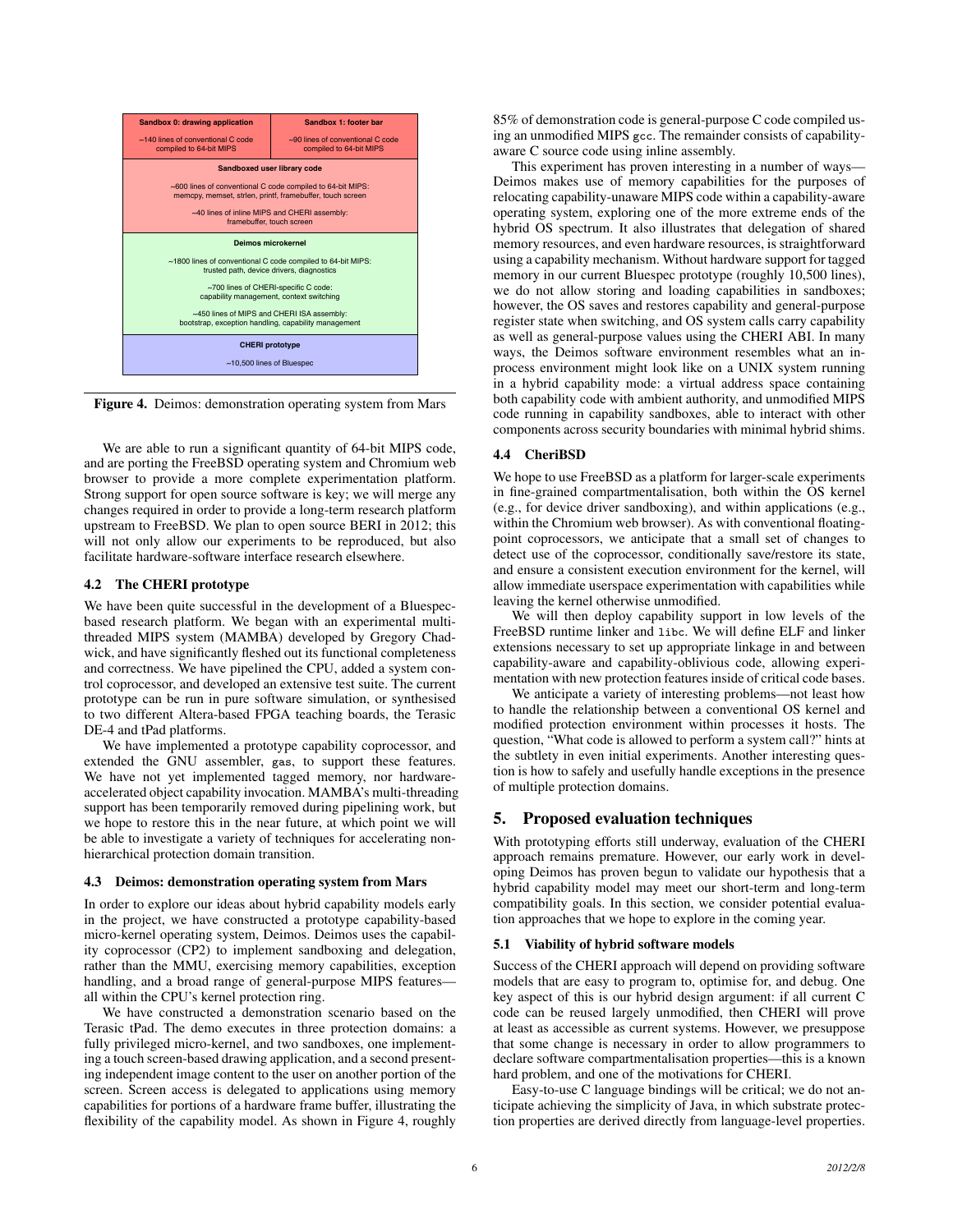However, we hope that allowing generation of memory capabilityenabled code from C annotations, and providing explicit access to protection domain transitions at the language level, will be a dramatic improvement over current MMU-based models of compartmentalisation. Providing a single address space for compartmentalised applications should ease debugging and program analysis.

A range of interesting questions might be asked given these foundations. What sorts of changes are required to critical libraries and applications to see security improvements? Are changes to applications sufficient simple and compatible that they can be maintained and upstreamed to application providers without encountering significant portability problems?

#### 5.2 Performance comparison of protection approaches

A central research question being addressed by our work is whether protection features for low-level TCBs are most efficiently implemented via current CPU protection models, pure software enforcement models, new capability-based models, or hybridisations of these approaches. The CHERI hardware architecture is designed specifically to allow testing such hypotheses through not only its hybrid capability model, but also our ability to include and exclude aspects of the CPU (such as the MMU, capability coprocessor) from the design, as well as vary parameters (such as TLB size) in our experiments. To this end, supporting a single source code representation of protection and allowing back-end targets to be substituted for one another will be important. One possible direction will be to implement a CHERI-like model using techniques similar to Google NaCl and PNaCl in order to directly compare software vs. hardware-assisted enforcement considerations.

#### 5.3 Energy use of different protection models

RISC-derived systems see their greatest deployment in low-energy environments, with power efficiency being a key argument for ARM, and to a lesser extent MIPS, CPUs. A fascinating question is how the distribution of protection and enforcement across compiletime checking, run-time static analysis, dynamic enforcement using software, and dynamic enforcement using hardware protection features, affects energy use. One intriguing argument is that dynamic checking associated with protection features is a closely intertwined but parallel computation to the actual computation desired by the programmer. If hardware parallelism can be exploited to compute protection concurrently with the base computation, then the clock rate could be reduced, improving power efficiency.

## 6. Future work

This workshop paper has captured CHERI at an intermediate stage—one in which we have an increasingly viable research platform for investigating issues in the hardware-software interface, and early prototyping results for hybrid capability operating systems. Our immediate plans are to complete the prototype:

- 1. Fill remaining functional gaps in BERI and FreeBSD to allow a mainstream mobile-, workstation-, and server-class operating system to reach multi-user mode; port, as required, useful application software such as Apache and Chromium.
- 2. Adapt FreeBSD to operate as a hybrid operating system able to host capability-based libraries and applications. These changes should be quite small: extensions to exception handling and context switching in FreeBSD so that capability state is saved and restored, and to allow the FreeBSD kernel to limit access to system calls to authorised userspace components.
- 3. Complete development of a capability-enhanced ABI, exception model, and tool chain for 64-bit MIPS. Our informal ABI must be formalised, and core system components (such as the

runtime linker and C library) must use this ABI effectively. We hope to locally adapt first the 64-bit MIPS LLVM back-end, and later the LLVM IR, to support CHERI features.

4. Begin a performance measurement and optimisation cycle, in particular to explore efficient implementations of object capability invocation; for example, investigate whether observed congruence between invocation and inter-thread message passing offers potential performance wins. Treating parameters such as capability register namespace size, TLB size, cache size, and other historically static elements of CPU design as independent variables, enabled by the BERI processor design, will allow us to explore a multi-dimensional space. We may also implement an optional hardware page-table walker for BERI—a traditional design element in x86 and ARM, but not MIPS, CPUs—in order to more cleanly explore the design space.

The BERI research platform will allow us to grapple, for the first time, with hardware-software interface research issues that have not been easily accessible before. As such, we hope to apply it to a broad range of research problems beyond security.

# 7. Related work

The question of placement of protection in hardware or software has been considered at many times in computing history, and certainly bears further investigation at this moment in which security risks have become so critical. Several recent efforts have explored alternatives, often grounded in protection look-aside buffers (PLBs), which provide finer-grained protection controls than TLBs. Designs such as the Mondrian model and Legba fall into this category, and have largely been evaluated using simulation [23, 25]. CHERI takes a markedly different approach by making protection an explicit part of the compiler's model through capabilities.

Other recent research into alternative protection models includes the TIARA design, and a derived approach in the in-progress SAFE architecture [5, 20]. These systems integrate notions of information flow and extremely granular tagging at a word level with software-defined policy, in contrast to CHERI's more fixed capability model using only a single bit per line for tagging. We hope to perform more detailed comparisons of the CHERI and SAFE architectures as they mature; while both can clearly express a full range of protection models, key aspects for consideration are the performance, ease of expression, and adoptability.

# 8. Conclusion

This paper summarizes the current design and development of CHERI, the first *hybrid capability model* CPU architecture, able to run both capability-based and commodity application and library code side-by-side. In order to properly evaluate this approach, we have designed and implemented BERI, a research platform for the hardware-software interface. Despite the overall project being a work-in-progress, initial results such as the development of a CPU capability-based micro-kernel, Deimos, appear promising.

Using this platform, we hope to investigate more critical questions in computer architecture, requiring a whole-system view: should fine-grained protection be differentiated from virtualization in order to improve scalability, programmability, and performance? Can a hybrid capability model (which combines hardware capability features with a commodity memory management unit design offer) both performance and compatibility in order to provide an incremental adoption path for fine-grained protection within current C-language TCBs? More fundamentally, does fine-grained protection require hardware assistance for reasons of performance and energy use? This paper provides some initial hints in this direction,